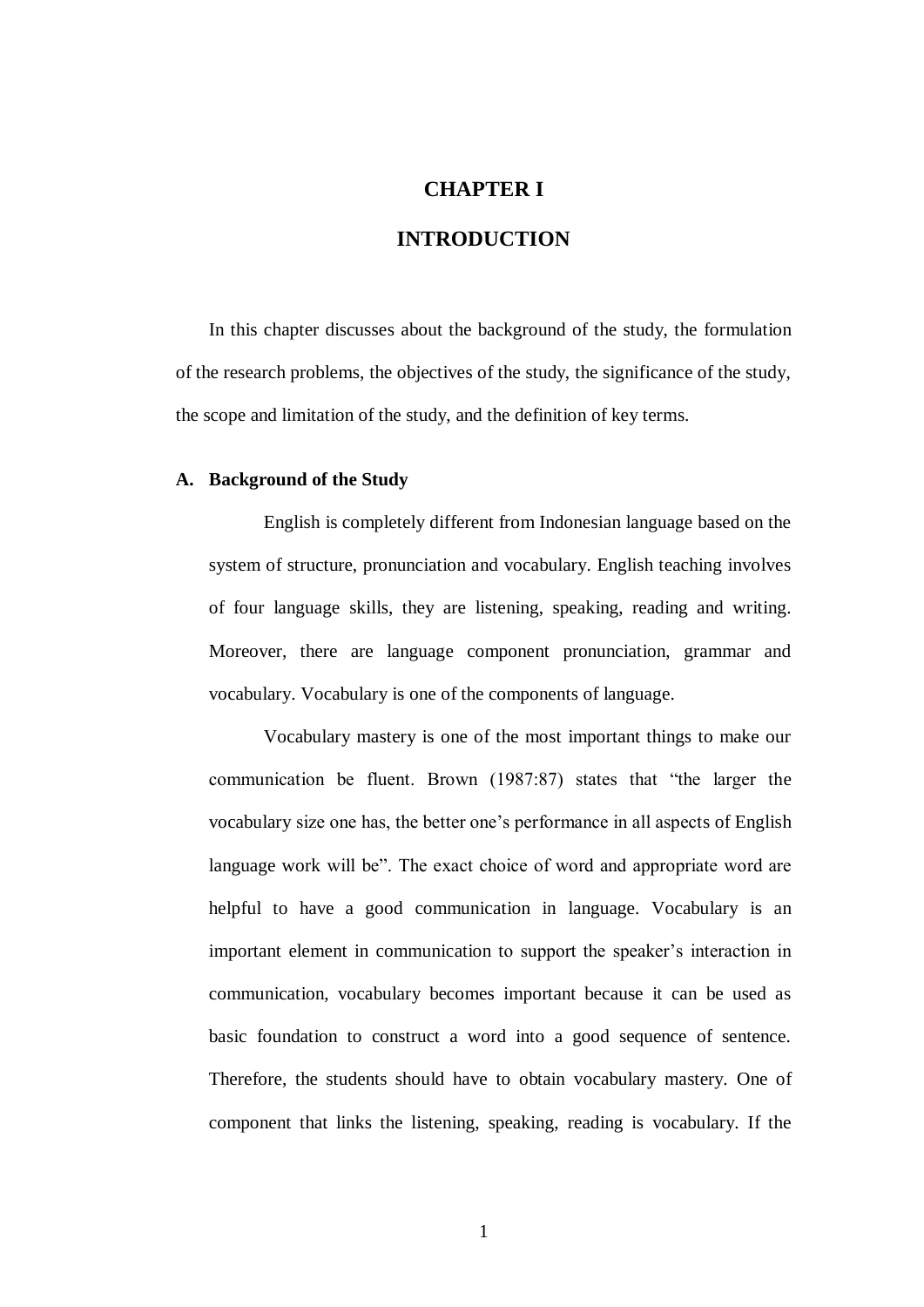students have limited vocabulary, it means that they will find difficulties in understanding English. To prepare students who are having good ability in communicating, the teacher should pay attention much in teaching vocabulary. Therefore, the students don't face difficulties in building sentences, and the difficulties in speaking caused missing words can be avoided.

Based on the interview with English teacher in MTs Assyafi'iyah Gondang, the passing grade is 75 for English lesson, but the average score of the student is 60. It is proved that students have difficulties in English. The teacher said especially their knowledge about vocabulary is under the passing grade. The techniques to make the comfortable situation were very useful. When the teacher asks the students to understand the context of one paragraph, they are still confused and the teacher asks them to open their dictionary. They lacked of vocabulary. Moreover, they did not know how to say the words correctly. There were no media used in the class, they also did not have the opportunities to pay attention, got bored easily, and kept talking with their friends.

Even the first grade students of MTs Assyafi'iyah Gondang are still low level conviction in English because they didn't know the correct vocabulary have to use in their speaking. It shows that they should increase English vocabulary mastery. Learning English particularly vocabulary is very important for supporting the ability of speaking, listening, writing and reading. Without mastering vocabulary one will face difficulties in improving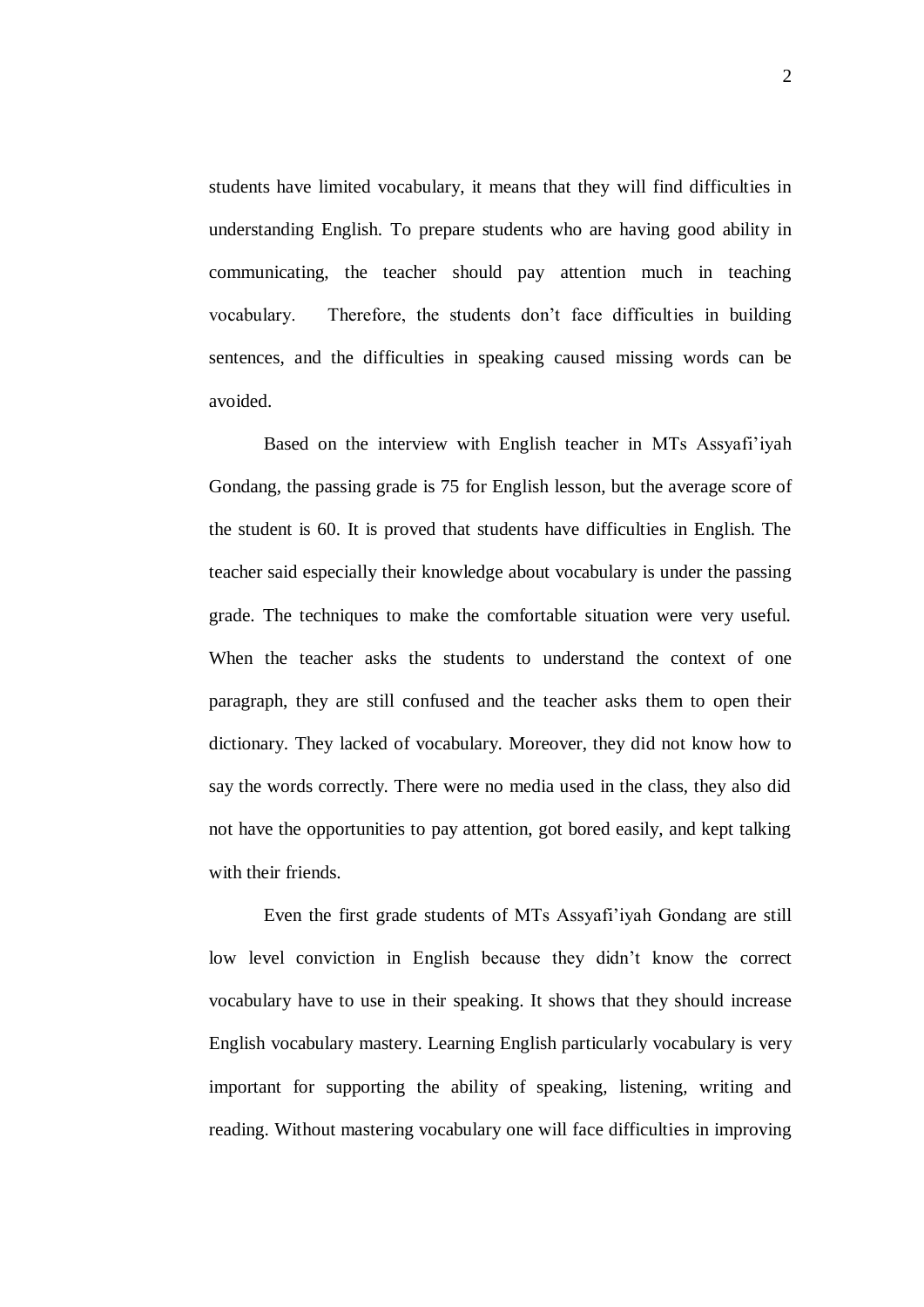the ability of communication with others. So, they can explore in learning English, there are various media used for teaching language to enrich their vocabulary of English language.

There are also various media used for mastering and improving their English vocabulary skill which could make the students feel interested in learning process and enjoy it, such as pictures, sound of music, videos, English songs, English movies and also computers. Riyana (2007) video is one of the way as media in teaching English to help students learn faster and easier. Many students like videos so much; they will be interested and happy to learn English by using videos.

In addition, Animation video was proved to be effective to help students improving their Vocabulary Mastery of the eleventh grade students of MA Nahdlatul Muslimin in the academic year 2013/2014 before and after being taught by using animation video. Aisyarani (2014)

Concerning the facts above, it is expected that research offer an alternative to vocabulary teaching technique. The researcher hopes that by using video as teaching technique, it motivating the students to learn English. Many students like videos including the students of MTs Assyafi'iyah Gondang. From the reason above, the writer is interested in conducting the research entitled "Improving Students' Mastery in Vocabulary through Video of First Grade Students at MTs Assyafi'iyah Gondang in the Academic Year of 2015/2016".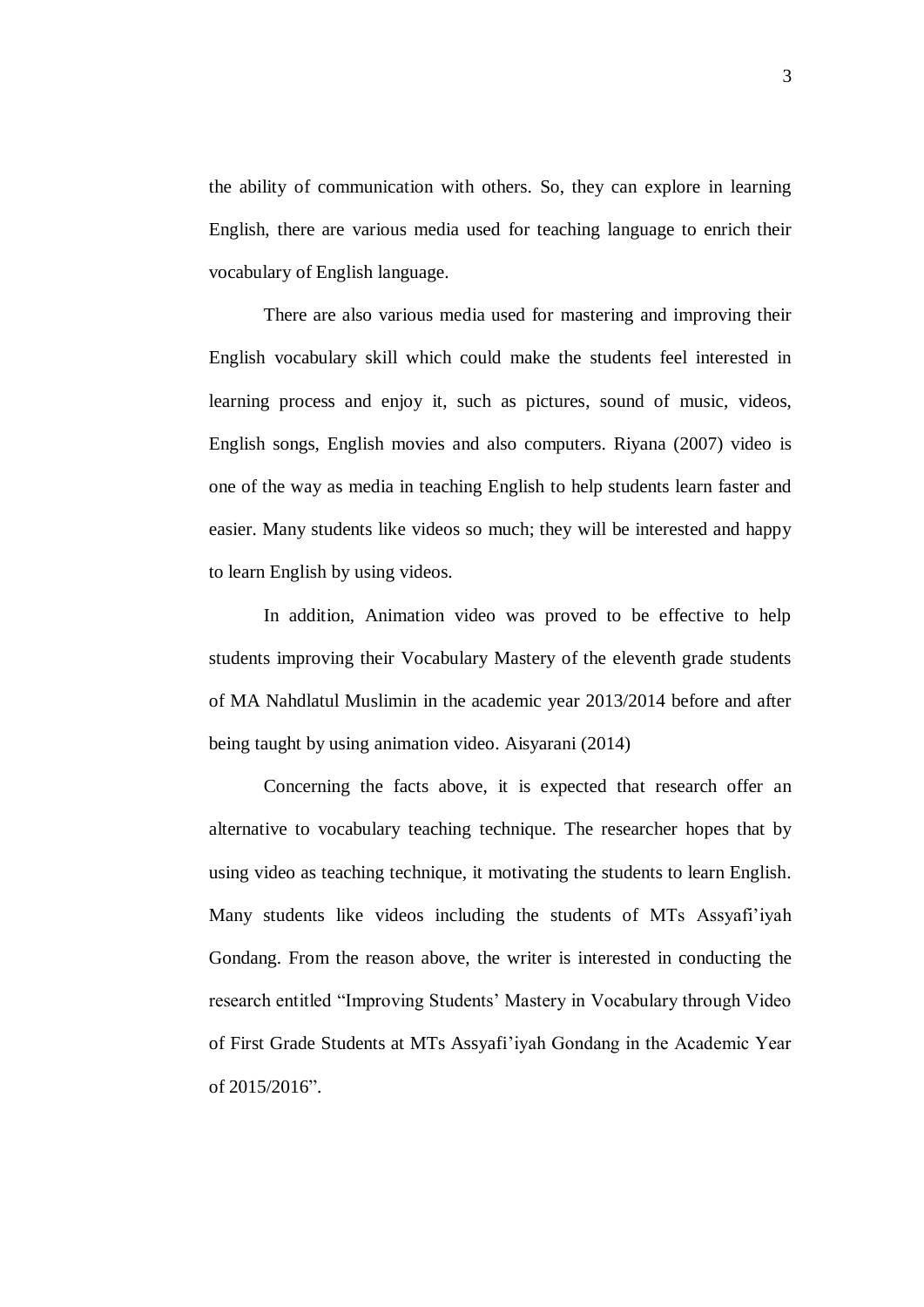#### **B. Formulation of the Research Problems**

Based on thebackground above, the research question is formulated as in the following: "How can video improve the students' vocabulary mastery of first grade students at MTs Assyafi'iyah Gondang in the academic year of 2015/2016?"

#### **C. The Purpose of the Study**

The purpose of the study based on the research problem above is: To know how video can improve the students' vocabulary mastery of first grade students at MTs Assyafi'iyah Gondang in the academic year of 2015/2016.

## **D. Significance of the Study**

The findings of the present study are expected to give the following importance:

a) Theoretically, short video of lesson can be used to help the students, to inspire and motivate students to reach a great success in their vocabulary learning and also to draw on student's imagination, so then they can generate more ideas on their writings. The findings of the present investigation gives more empirical evidences in investigating the use of short video clip in improving descriptive text writing ability of the eighth grade students of MTs Assyafi'iyah Gondang. Moreover, it can be considered as reference by the other researchers who are interested in conducting this investigation.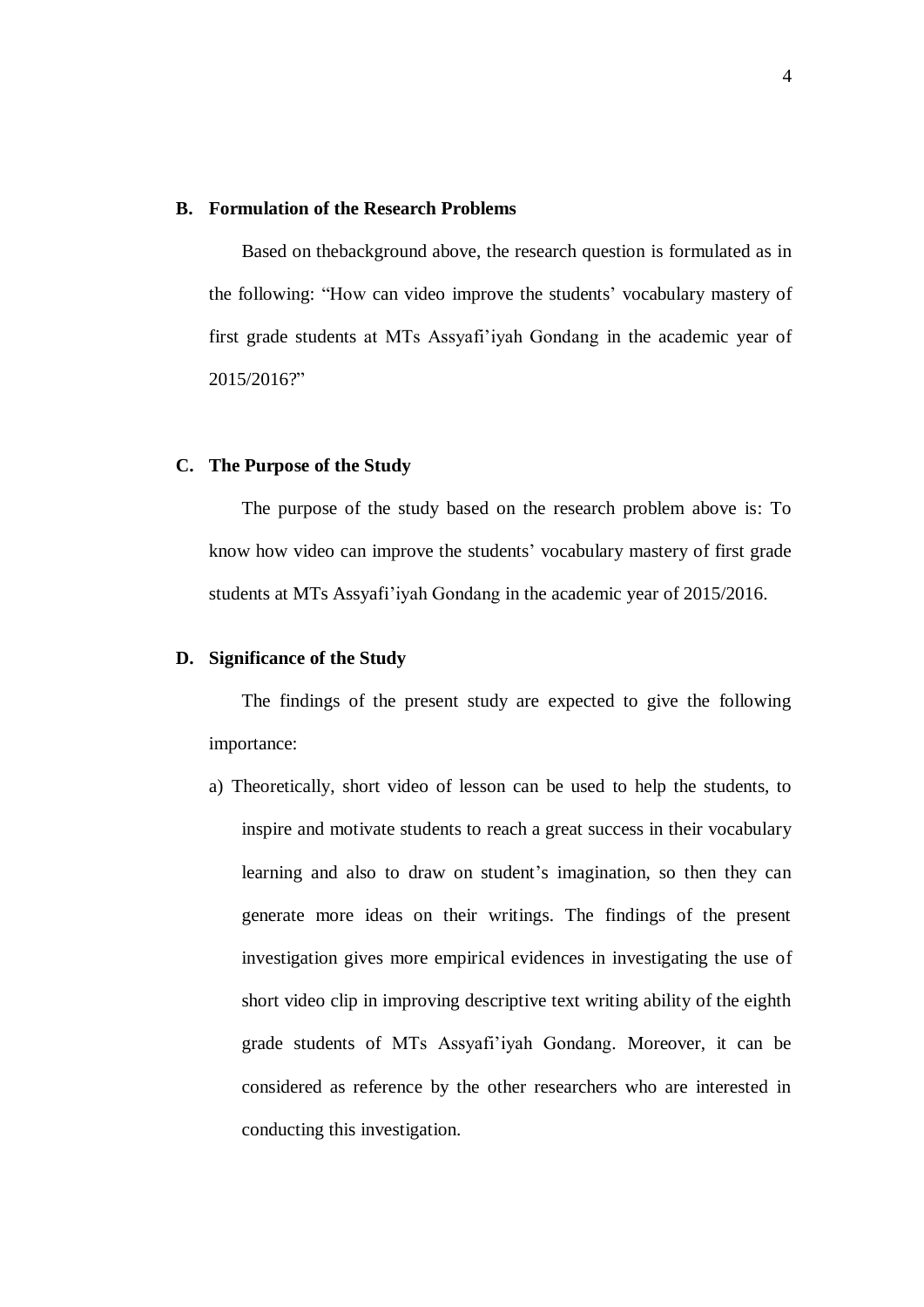b) Practically, this action research can be used to improve the method and knowledge on the use of various strategies in English teaching and learning process. Especially in learning vocabulary by using video to make the students attracted and more interesting in learning vocabulary. The findings of the present study are expected to give a contribution especially the use of short video to the English teachers of MTs Assyafi'iyah Gondangin order to improve the students' ability in writing descriptive text. The researcher hopes to the teacher to be able to apply this technique in the classroom especially in writing descriptive text.

#### **E. Scope and Limitation of the Study**

To prevent the difficulties in understanding the writing method, this study is limited as follows:

- a. The scope of the study is focused on implementing video to improve the students' mastery in vocabulary in the first grade students at MTs Assyafi'iyah Gondang.
- b. Based on the problem above, the study is limited to the subjects of the students in VII B class that have a problem in vocabulary at MTs Assyafi'iyah Gondang in academic year 2015/2016.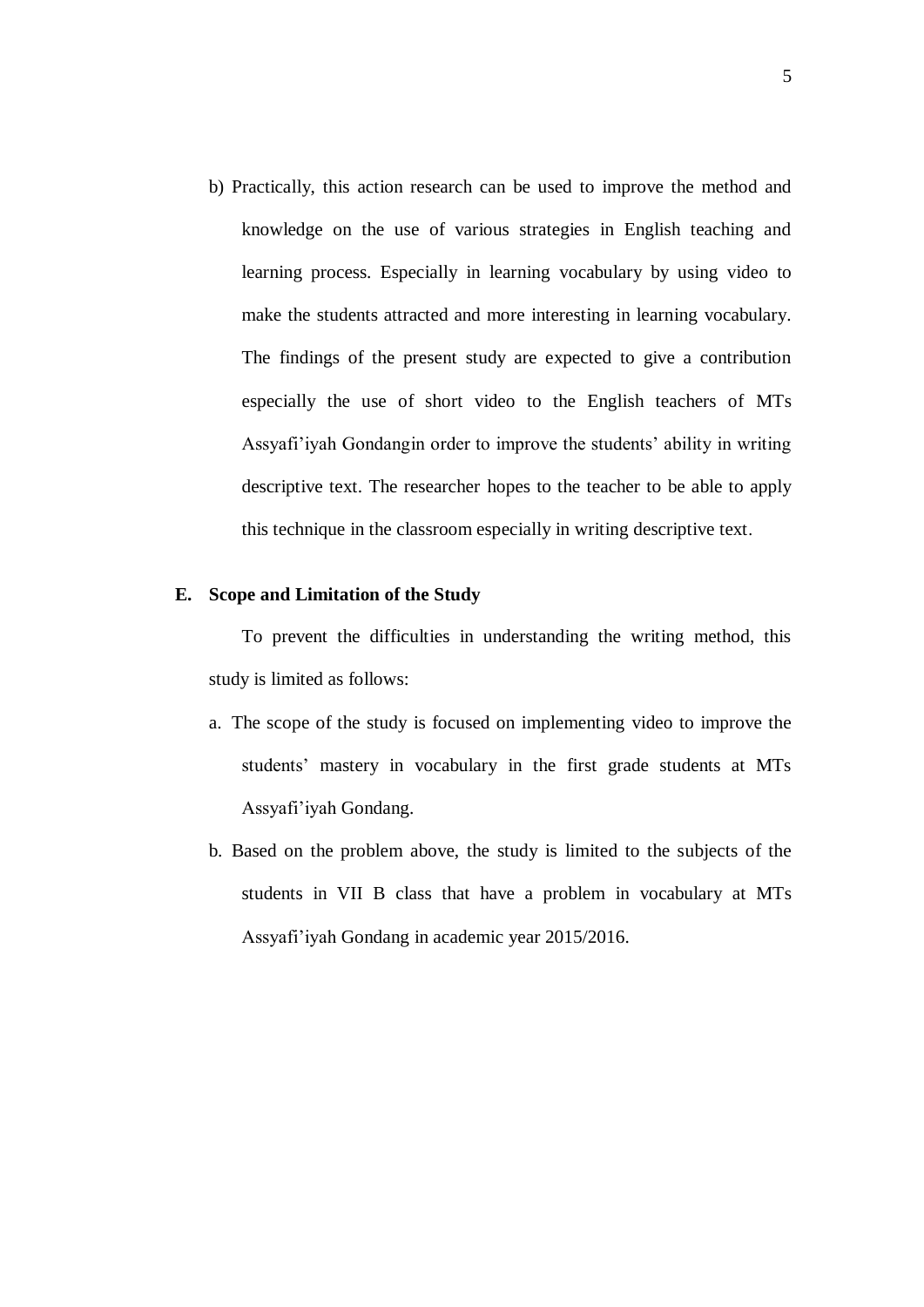#### **F. Definition of Key Terms**

In this study, key terms are defined as follows:

- a. Vocabulary mastery is the ability of a student to implant the essence of the lesson given in a whole meanwhile, vocabulary is all the words of language. In other words, vocabulary mastery means an ability to use a number of words as means for making communication with others.
- b. Video Lesson is media that provide audios and visuals that contain the learning message including a concept, principle, procedure, application, theory for helping the understanding of learning. Riyana (2007). In this research the title of the video is Body Parts Lesson by Turtlediary and My Body Parts Song by Elearning taken from YouTube.

## **G. Organization of The Study**

This thesis is divided into five chapters. Chapter One gives general description of the introduction to the topic of the research consists of background of study, formulation of the research problem, the purpose of the study, significance of study, definition of key terms and organization of the study. Chapter Two presents the theories that support the study, i.e. the theory of genre analysis and SFL, especially about aspects related to writing a research proposal. Chapter Three discusses research methodology. It describes about research design, subject and setting of study, implementing,